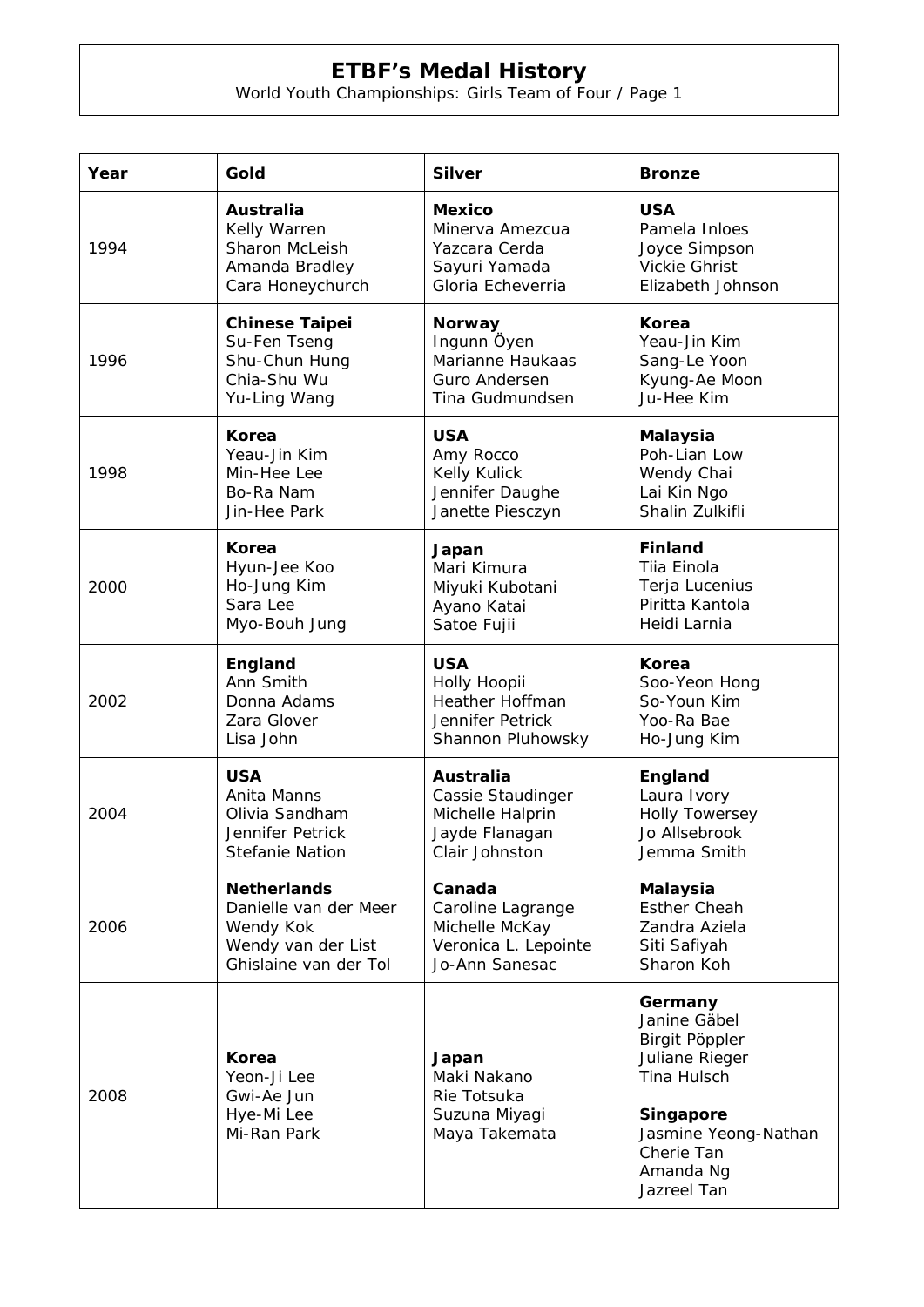| Year | Gold                                                                               | <b>Silver</b>                                                                            | <b>Bronze</b>                                                                                                                                                                   |
|------|------------------------------------------------------------------------------------|------------------------------------------------------------------------------------------|---------------------------------------------------------------------------------------------------------------------------------------------------------------------------------|
| 2010 | Korea<br>Yeon-Ju Kim<br>Bo-Hyun Shin<br>Seung-Ja Baek<br>Moon-Jeong Kim            | <b>Singapore</b><br>Daphne Tan<br>New Hui Fen<br>Shayna Ng<br>Jazreel Tan                | England<br>Sarah Overall<br>Rachel Cox<br>Danielle Hopcroft<br>Hayley White<br><b>Malaysia</b><br>Siti Amirah<br>Fatin Syazliana Adi<br>Jaqueline Sijore<br>Sin Li Jane         |
| 2012 | <b>USA</b><br>Jessica Earnest<br>Kelsey Muther<br>Amanda Greene<br>Danielle McEwan | <b>Singapore</b><br>New Hui Fen<br>Ilma Nur Jannah<br>Krishna Darshini<br>Bernice Lim    | England<br>Danielle Hopcroft<br>Katrina Maciver<br><b>Bethany Hedley</b><br>Autum Chamberlain<br>Korea<br>Seon-Jeong Kim<br>Nuri Oh<br>Ga-Ram Kim<br>Yeon-Ju Hwang              |
| 2014 | Japan<br>Mirai Ishimoto<br>Mana Yoshida<br>Shion Izumune<br>Kana Shimoide          | <b>Sweden</b><br>Ida Andersson<br>Annie Thorell<br>Cajsa Wegner<br>Jenny Wegner          | <b>Finland</b><br>Eliisa Hiltunen<br>Rosa Lundén<br>Jonna Jokinen<br>Sanna Pasanen<br><b>USA</b><br>Mary Wells<br>Stephanie Schwartz<br>Sarah Lokker<br>Lizabeth Kuhlkin        |
| 2016 | Korea<br>Yeong-Seung Lee<br>Yu-Na Pak<br>Jin-Ju Kim<br>Sun-Hwa Hong                | <b>USA</b><br>Stephanie Schwartz<br>Julia Bond<br>Jordan Richard<br><b>Gazmine Mason</b> | <b>Malaysia</b><br>Victoria Chin<br>Nur Syazwani Sahar<br>Nora Lyana Norkamal<br>Natasha Roslan<br>Sweden<br>Anna Andersson<br>Annie Thorell<br>Cajsa Wegner<br>Filippa Persson |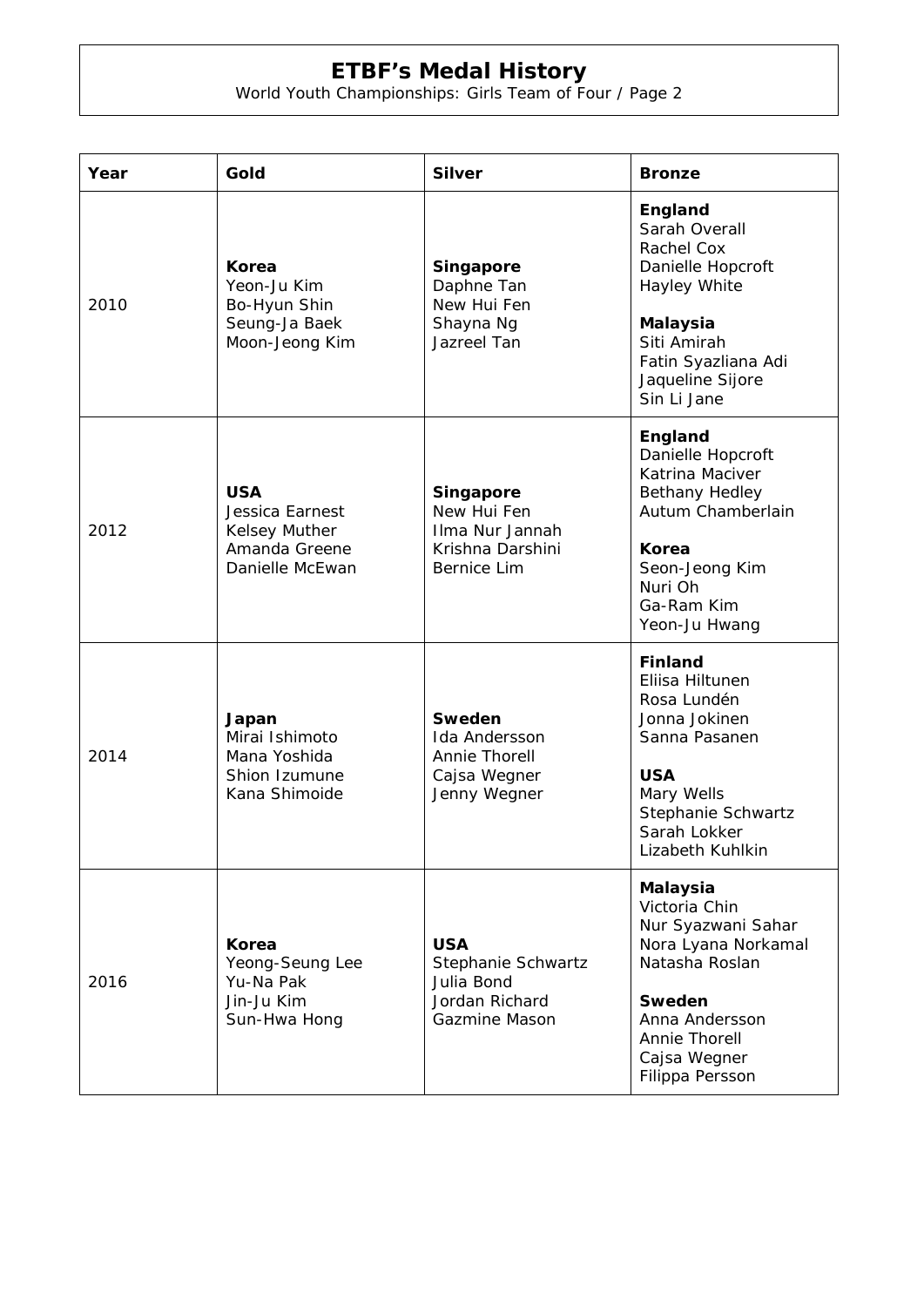| Year | Gold                                                                                             | <b>Silver</b>                                                   | <b>Bronze</b>                                                                                                                                                                |
|------|--------------------------------------------------------------------------------------------------|-----------------------------------------------------------------|------------------------------------------------------------------------------------------------------------------------------------------------------------------------------|
| 2018 | <b>USA</b><br>Caitlyn Johnson<br><b>Mabel Cummins</b><br><b>Taylor Bailey</b><br>Breanna Clemmer | Korea<br>Jinju Kim<br>Hyeonji Son<br>Lee Jungmin<br>Sunhwa Hong | <b>Malaysia</b><br>Syazwani Sahar<br>Ameerahusna Aznel<br>Amirah Auni Azman<br>Siew Geok Lim<br>Sweden<br>Sofia Myllymäki<br>Hanna Engberg<br>Alida Molander<br>Cajsa Wegner |